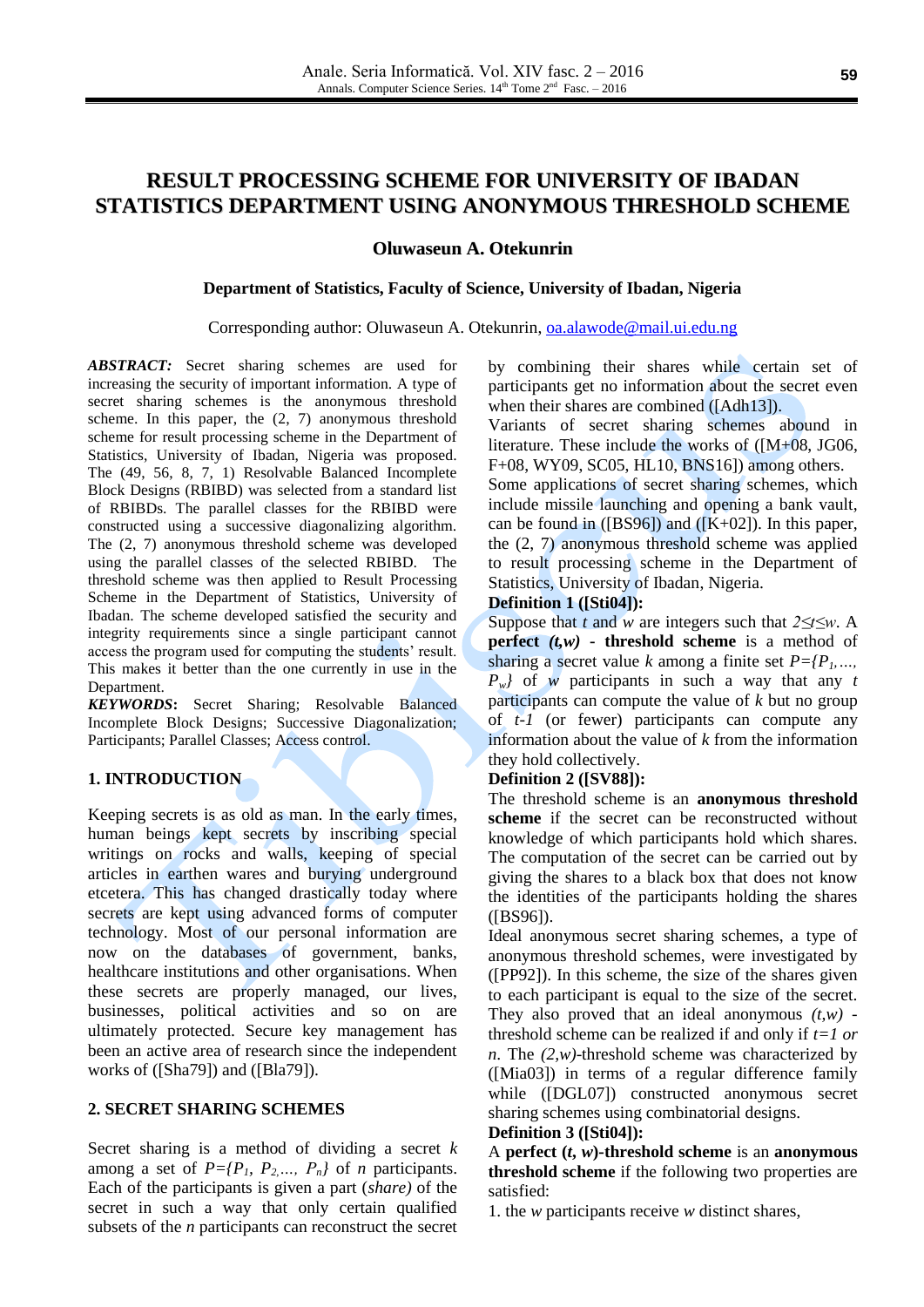2. the secret can be computed solely as a function of *t*  shares, without the knowledge of which participant holds which share.

## **3. BALANCED INCOMPLETE BLOCK DESIGNS (BIBD)**

Balanced Incomplete Block Designs are binary, proper and equi-replicated designs that possess optimal properties with various applications.

# **Definition 4 ([MR07]):**

Let *v*, *b*, *r*, *w*,  $\lambda$  be positive integers such that *v>w≥2*. A **Balanced Incomplete Block Design** (BIBD) is a pair (*V, B*) where *V* is a *v*-set and *B* is a collection of *b w*-subsets of *V* (blocks) such that each element of *V* is contained in exactly *r* blocks and any 2-subset of *V* is contained in exactly *λ* blocks. The integers *v, b, r, w,* and  $\lambda$  are the parameters of the BIBD.

### **Definition 5 ([Sti04]): Resolvable Balanced Incomplete Block Design (RBIBD)**

Suppose  $(V, B)$  is a  $(v, b, r, k, \lambda)$  BIBD. A **parallel class** in (*V, B*) is a subset of disjoint blocks from *B* whose union is *V*. A partition of *B* into *r* parallel classes is called a **resolution**, and (*V, B*) is said to be a **Resolvable BIBD** if *B* has at least one resolution. The necessary conditions for the existence of an RBIBD can be found in ([AGY07])

The *b* blocks are grouped into sets with each group containing each treatment once. This is of great advantage in experiments where it is feasible to run and analyze the design replicate by replicate or omit some replicates ([CR00])

### **Theorem 1: ([Sti04])**

Suppose there is a resolvable  $(v, b, r, w, 1)$ -BIBD. Then there exists an anonymous perfect *(2, w)* threshold scheme with  $|S| = v$  and  $|K| = r = (v - 1)/(w)$  $-I$ ). *S* is the share set and *K* is the set of *r* possible secrets.

## **4. OVERVIEW OF RESULT PROCESSING SCHEME IN STATISTICS DEPARTMENT, UNIVERSITY OF IBADAN**

Result processing issues are highly sensitive matters in any University setting. In the Department of Statistics, University of Ibadan, result processing issues are handled through the collaborative efforts of the Head of Department (HOD), the Examination Officer, the Undergraduate Final Year Level Adviser and two Computer System Operators. The HOD is the overall Coordinator of all examination and examination results' matters in the Department. The Final Year Level Adviser coordinates students' registration while the Examination Officer coordinates undergraduate students' examinations and receives examination results from course

lecturers. The two System Operators ensure that the students' registration details and results are correctly stored on the computer system. The program used for computing the results was developed by a trusted computer programmer who is not a member of the University community. The HOD, Examination Officer, the final year level adviser and the two system analysts are all trained to handle the program. Each of them is assumed to be trustworthy and each has individual password that give him/her access to the program. There is also a wireless intranet provision that allows these five members to connect their personal laptops to the main computer system and the result computation can only be done in the office where the main computer system is located.

# **5. METHODOLOGY**

A *(49, 56, 8, 7, 1)RBIBD* was selected from a list of RBIBDs in ([MR07]) because of its suitability to the application area. A successive diagonalization algorithm from ([KF79]) was used to generate the parallel classes for the selected RBIBD. The parallel classes generated are displayed in Table 1

**Table 1: Parallel Classes for (49, 56, 8, 7, 1) RBIBD**

| $\Pi_1$        |                |    |    |    |    |    |  | $\Pi_5$        |    |    |    |    |    |    |  |
|----------------|----------------|----|----|----|----|----|--|----------------|----|----|----|----|----|----|--|
| 1              | $\overline{2}$ | 3  | 4  | 5  | 6  | 7  |  | 1              | 11 | 21 | 24 | 34 | 37 | 47 |  |
| 8              | 9              | 10 | 11 | 12 | 13 | 14 |  | $\overline{2}$ | 12 | 15 | 25 | 35 | 38 | 48 |  |
| 15             | 16             | 17 | 18 | 19 | 20 | 21 |  | 3              | 13 | 16 | 26 | 29 | 39 | 49 |  |
| 22             | 23             | 24 | 25 | 26 | 27 | 28 |  | 4              | 14 | 17 | 27 | 30 | 40 | 43 |  |
| 29             | 30             | 31 | 32 | 33 | 34 | 35 |  | 5              | 8  | 18 | 28 | 31 | 41 | 44 |  |
| 36             | 37             | 38 | 39 | 40 | 41 | 42 |  | 6              | 9  | 19 | 22 | 32 | 42 | 45 |  |
| 43             | 44             | 45 | 46 | 47 | 48 | 49 |  | 7              | 10 | 20 | 23 | 33 | 36 | 46 |  |
| $\Pi_2$        |                |    |    |    |    |    |  | $\Pi_6$        |    |    |    |    |    |    |  |
| 1              | 8              | 15 | 22 | 29 | 36 | 43 |  | 1              | 12 | 16 | 27 | 31 | 42 | 46 |  |
| $\overline{c}$ | 9              | 16 | 23 | 30 | 37 | 44 |  | $\overline{2}$ | 13 | 17 | 28 | 32 | 36 | 47 |  |
| $\overline{3}$ | 10             | 17 | 24 | 31 | 38 | 45 |  | 3              | 14 | 18 | 22 | 33 | 37 | 48 |  |
| 4              | 11             | 18 | 25 | 32 | 39 | 46 |  | 4              | 8  | 19 | 23 | 34 | 38 | 49 |  |
| 5              | 12             | 19 | 26 | 33 | 40 | 47 |  | 5              | 9  | 20 | 24 | 35 | 39 | 43 |  |
| 6              | 13             | 20 | 27 | 34 | 41 | 48 |  | 6              | 10 | 21 | 25 | 29 | 40 | 44 |  |
| 7              | 14             | 21 | 28 | 35 | 42 | 49 |  | 7              | 11 | 15 | 26 | 30 | 41 | 45 |  |
| $\Pi_3$        |                |    |    |    |    |    |  | $\Pi_7$        |    |    |    |    |    |    |  |
| 1              | 9              | 17 | 25 | 33 | 41 | 49 |  | 1              | 13 | 18 | 23 | 35 | 40 | 45 |  |
| $\overline{c}$ | 10             | 18 | 26 | 34 | 42 | 43 |  | $\overline{c}$ | 14 | 19 | 24 | 29 | 41 | 46 |  |
| 3              | 11             | 19 | 27 | 35 | 36 | 44 |  | 3              | 8  | 20 | 25 | 30 | 42 | 47 |  |
| $\overline{4}$ | 12             | 20 | 28 | 29 | 37 | 45 |  | $\overline{4}$ | 9  | 21 | 26 | 31 | 36 | 48 |  |
| 5              | 13             | 21 | 22 | 30 | 38 | 46 |  | 5              | 10 | 15 | 27 | 32 | 37 | 49 |  |
| 6              | 14             | 15 | 23 | 31 | 39 | 47 |  | 6              | 11 | 16 | 28 | 33 | 38 | 43 |  |
| 7              | 8              | 16 | 24 | 32 | 40 | 48 |  | 7              | 12 | 17 | 22 | 34 | 39 | 44 |  |
| $\Pi_4$        |                |    |    |    |    |    |  | $\Pi_8$        |    |    |    |    |    |    |  |
| 1              | 10             | 19 | 28 | 30 | 39 | 48 |  | 1              | 14 | 20 | 26 | 32 | 38 | 44 |  |
| $\overline{c}$ | 11             | 20 | 22 | 31 | 40 | 49 |  | $\overline{c}$ | 8  | 21 | 27 | 33 | 39 | 45 |  |
| 3              | 12             | 21 | 23 | 32 | 41 | 43 |  | 3              | 9  | 15 | 28 | 34 | 40 | 46 |  |
| 4              | 13             | 15 | 24 | 33 | 42 | 44 |  | 4              | 10 | 16 | 22 | 35 | 41 | 47 |  |
| 5              | 14             | 16 | 25 | 34 | 36 | 45 |  | 5              | 11 | 17 | 23 | 29 | 42 | 48 |  |
| 6              | 8              | 17 | 26 | 35 | 37 | 46 |  | 6              | 12 | 18 | 24 | 30 | 36 | 49 |  |
| $\overline{7}$ | 9              | 18 | 27 | 29 | 38 | 47 |  | 7              | 13 | 19 | 25 | 31 | 37 | 43 |  |

### **6. THE RESULT PROCESSING SCHEME**

Suppose that a seven (7) member committee,  $P_1$ ,  $P_2$  $P_7$ , coordinates result-related issues for students in the Department. The committee comprises of the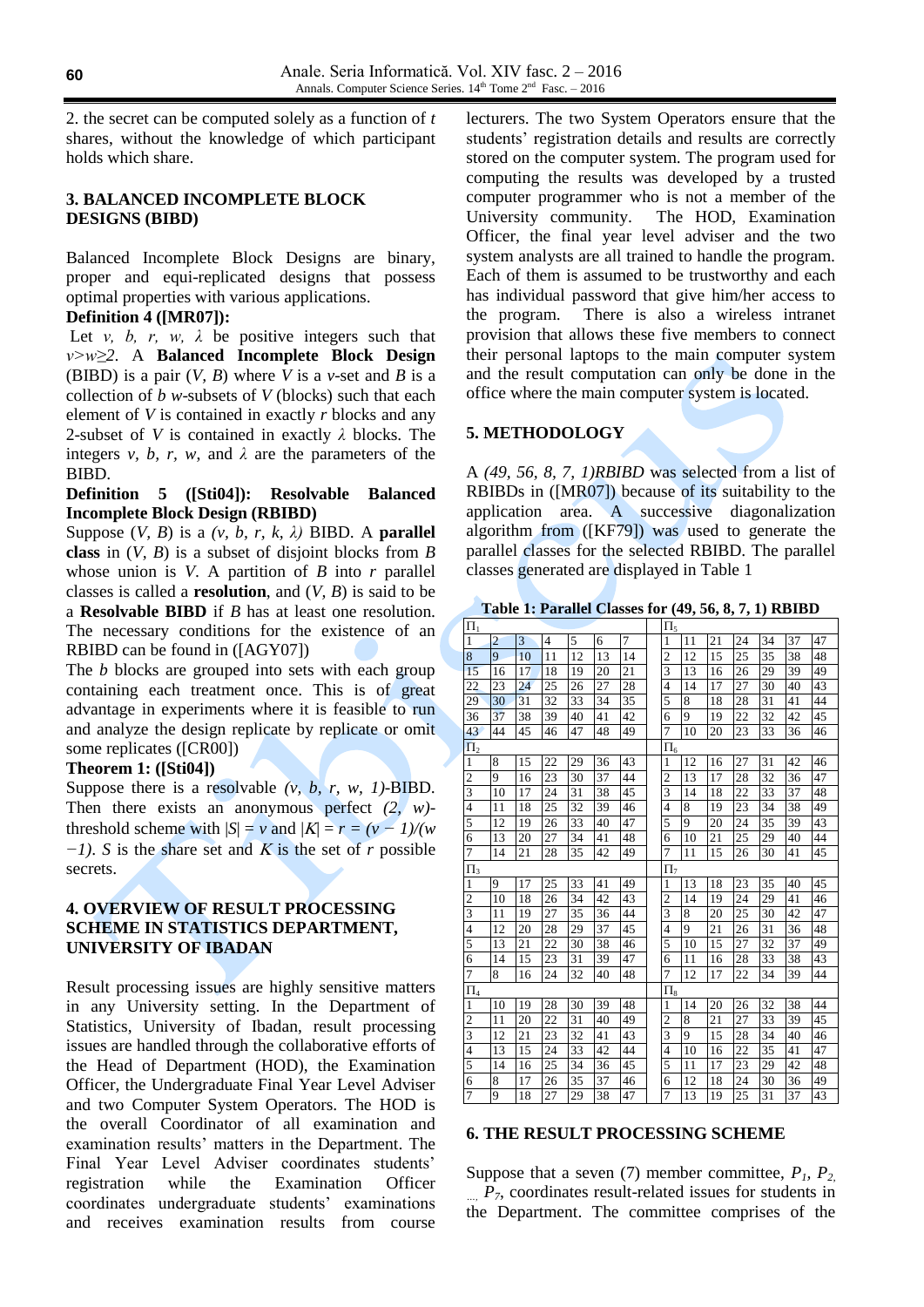Head of Department (1), the Examination Officer (1), the Level Advisers (4) and the System Analyst (1). Assume that a trusted dealer *D*, a third party outside the Department, writes the computer program that computes students' results. To prevent unauthorized access to the program, he devises a *(2, 7)* Anonymous Scheme that allows any two of the seven member committee access to the program. *D* shares the secret key among the *7* committee members such that each member receives a distinct share and the identity of each shareholder is not linked to their respective shares. The (49, 56, 8, 7, 1) RBIBD has point set  $V =$  $\{1, 2, 3, \ldots, 49\}.$ 

The *b=56* blocks are arranged into *r=v-1/w-1=8* parallel classes, denoted by  $\Pi_1$ ,  $\Pi_2$ <sub>*mm*</sub> $\Pi_8$  as shown in Table 1 above.

Let  $K = (1, 2, \ldots, r)$  be the set of secrets *D* can choose from. Suppose that *D* chooses a secret value *k* from the specified set of secrets. *D* shares the secret value *k* among the set  $P = (P_1, P_2, ..., P_7)$  of  $w=7$  participants. In sharing the secret *k*, *1≤k≤r*, *D* chooses a random block  $B \in \Pi_k$  and gives the  $w=7$  points in *B* to the 7 participants, each of the *7* participants receiving a distinct share. The identity of each shareholder is not linked to their respective shares. The share set *S* has cardinality *v=49*. The *(49,56,8,7,1)*RBIBD and its resolution are known to the 7 participants.

Assume that any 2 of the 7 participants with shares say, *18* and *49* want to have access to the program, they need to obtain the secret value *k*. The two members submit their shares to the main computer system, the shares submitted are kept secret by the system and these shares are used by the system to compute the secret value. For the computation, there is a unique block *B=(6,12,18,24,30,36,49)* such that  $(18,49) \le B$  since  $\lambda = 1$  for the *(49, 56, 8, 7, 1)* RBIBD. Thus, the parallel class  $H_k$  that contains  $B$  is uniquely determined as  $\Pi_k$  and the secret is revealed as 8.

The scheme is anonymous because the computation of the secret depends on the shares and not on the identities of the shareholders. Since any one member cannot access the program to compute the students' results, the security and integrity requirements for the scheme are satisfied. Thus, the scheme is preferable to the one currently in use in the Department.

### **6.1 Security Requirement Analysis**

To show that the scheme is secure, suppose that a participant with share say*, 12* wants to have access to the program. He submits his share to the computer system. The secret key cannot be determined because *12*  $∈B<sub>F</sub>$  and  $B<sub>F</sub> ∈ II<sub>F</sub>$  where *1* ≤ *F* ≤ *r*. For any value *F* of the secret, there is exactly one block  $B_F \in \Pi_F$  such that  $12 \epsilon B_F$  Any of the *r* possible blocks could have been used by *D* to distribute shares to the participants in *P*. Thus, any possible value for the secret is consistent for  $12 \in V$  and the secret cannot be uniquely obtained.

### **CONCLUSION**

Secret sharing schemes are used for increasing the security of important information. Different secret sharing schemes abound in literature one of which is anonymous threshold scheme. In this paper, the (49, 56, 8, 7, 1) RBIBD was selected from a standard list of RBIBDs. The parallel classes for the RBIBD were constructed using the successive diagonalizing algorithm. The (2, 7) anonymous threshold scheme was developed from the parallel classes of the selected RBIBD. The (2, 7) anonymous threshold scheme was then applied to Result Processing Scheme in the Department of Statistics, University of Ibadan. The scheme developed satisfied the security and integrity requirements since a single participant cannot have access to the program used for computing the students' result. This makes the scheme better than the one currently being used in the Department.

### **REFERENCES**

- [Adh13] **A. Adhikari** *Design Theory and Visual Cryptographic Schemes.* Department of Pure Mathematics, University of Calcutta, Kolkata, 2013. Available Online at: [www.imbic.org/avishek.html.](http://www.imbic.org/avishek.html)
- [AGY07] **R. J. R. Abel, G. Ge, J. Yin** *Resolvable and Near-Resolvable Designs* in Handbook of Combinatorial Designs, C. J. Colbourn and J. H. Dinitz, Eds., Boca Raton: CRC Press, 124 – 132, 2007.
- [Bla79] **G. R. Blakley** *Safeguarding Cryptographic Keys* in Proceedings of the AFIPS Conference 48, 1979.
- [BS96] **C. Blundo, D. R. Stinson** *Anonymous Secret Sharing Schemes.* Available Online at: citeseerx.ist.psu.edu/viewdoc/ download?doi=10.1.1.47.9460&rep= rep1...pdf, 1996.
- [BNS16] **V. P. Binu, D. G. Nair, A. Sreekumar** *Secret Sharing Homomorphism and Secure E-voting.* Available Online at: [https://arxiv.org/pdf/1602.05372,](https://arxiv.org/pdf/1602.05372) 2016.
- [CR00] **D. R. Cox, N. Reid** *The Theory of the Design of Experiments.* Chapman & Hall/CRC Boca Raton, Florida 33431, 2000.